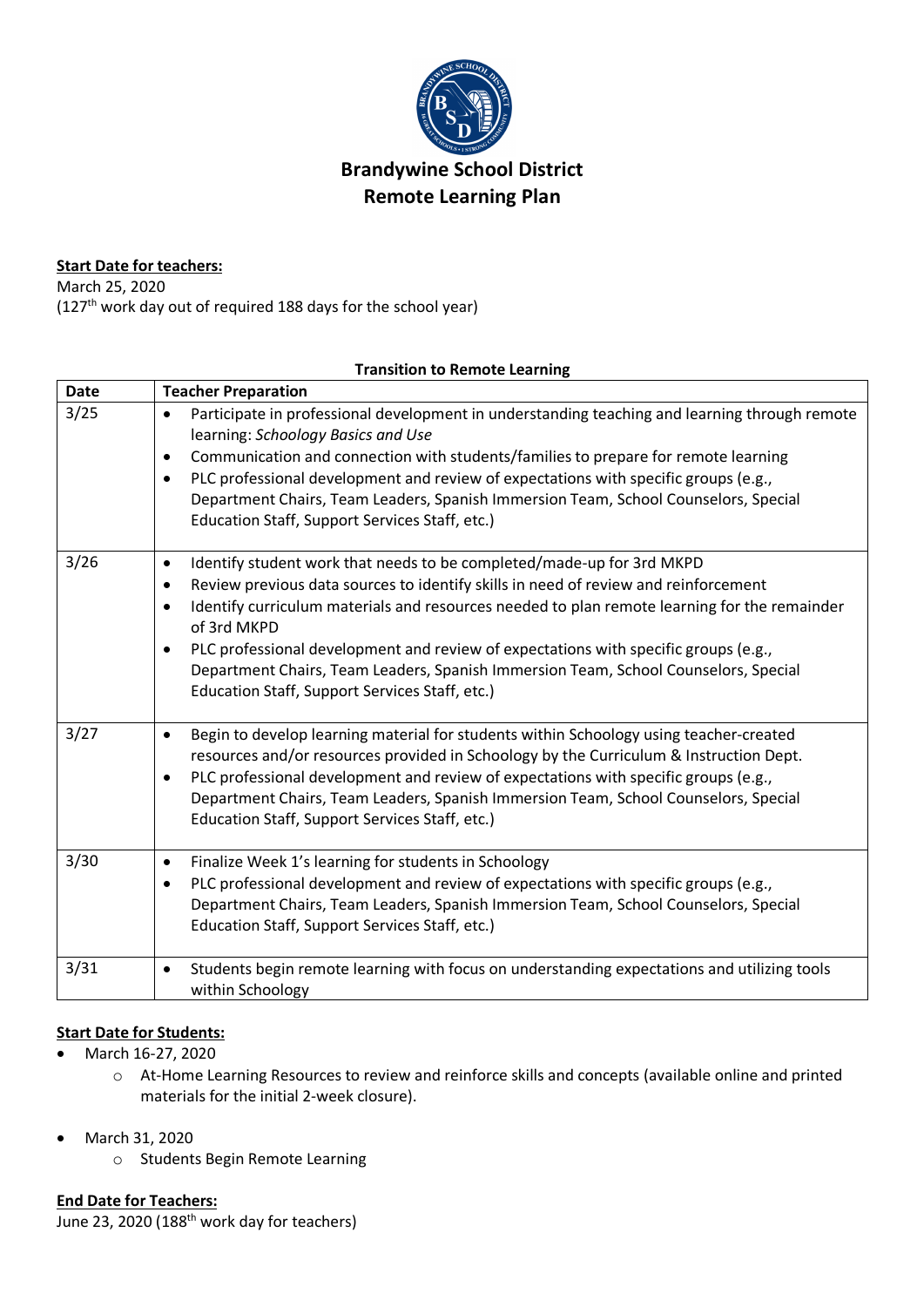## **End Date for Students:**

June 19, 2020

The district's goal is to maximize remote learning time for students. In an effort to do so we have adjusted our 19/20SY calendar.

- Spring break was removed from the school year calendar and will be used for remote learning.
- Parent/teacher conferences were removed as a day to have no students and incorporated into the teachers' day to allow for continuation of remote learning for students.
- The Teacher's Negotiated Agreement requires a professional responsibilities day (no students) at the end of 3<sup>rd</sup> marking period. This day has been shifted to a remote learning day for students.
- Professional development days (4/2, 4/28) have been removed from the calendar and designated as remote learning days for students.
- Professional development days at the end of the school year (6/16, 6/17) have been designated as school days for students based on the anticipated return to school on May 18<sup>th</sup>.

# **Delivery Model**

## **Guiding Principles**

- Focus on accessibility
- Prioritize essential skills and critical concepts
- Flexibility and adaptability
- Support students, teachers, administrators and families

# **Teacher Schedules**

- Consistent with the current workday, teachers shall spend 7.0 hours each day, during normal working hours engaging in professional responsibilities.
	- o Approximately 2 hours per day:
		- instruction
		- monitoring and providing students feedback
		- § communicating with families
		- updating courses
		- remaining connected to school communication (email)
		- § planning and preparation
		- § professional learning and development
	- $\circ$  1 hour per day will be designated as building meeting time guided by the principal.
		- This time could be used for a principal to schedule a staff meeting, grade level/content PLC, or other group/individual meetings.
	- o Teachers and Co-teachers (special education, ESL) will be online, available to provide instruction and support to students/families. This can be via discussion posts, video conferencing, or other safe methods of communication (approximately 4 hours per day). Related service providers (OT, PT, Speech) and support staff (school counselors, behavior interventionists, psychologists, etc.) will be individualizing their support based on student/family need.
		- § Elementary 9-11am and 12-2pm
		- § Secondary 9-11am and 1-3pm (following Block Schedule each hour)

## **Curriculum Resources**

- Students will have access to digital materials and other instructional activities to remain engaged in learning during the time schools remain closed.
- Resources will be designated as "Core Materials" or "Supplemental Materials."
	- $\circ$  Core Materials will be used as the main instructional programs for all students in the designated grade levels.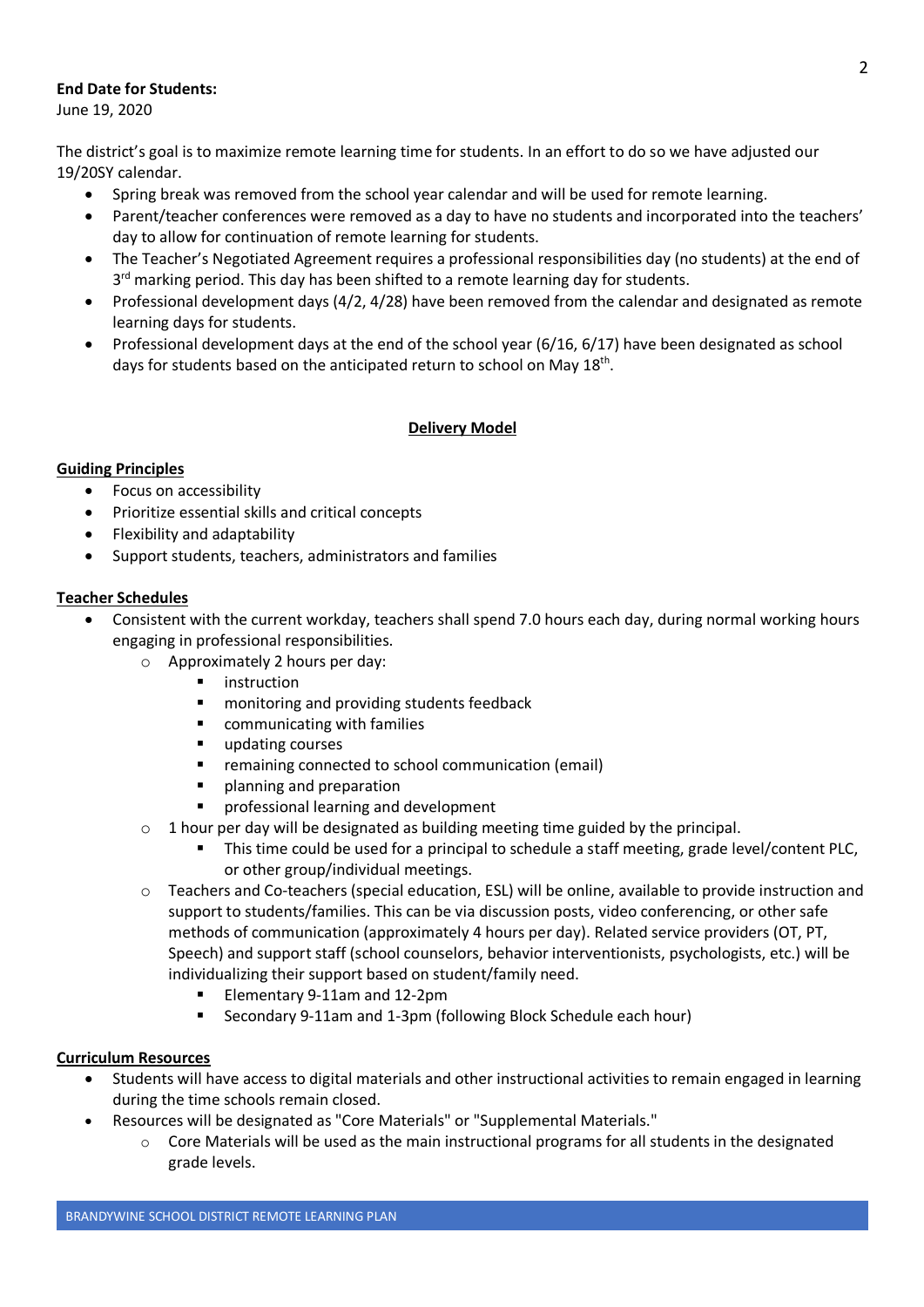o Supplemental Materials will be available for enhancement/enrichment activities, conducting research, or recreational reading.

| <b>BRA</b><br><b>ISCPN</b> | <b>NINE SCHOOL</b><br><b>Brandywine School District Remote Instructional Plan</b> |              |                             |           |           |                       |                        |                |                                |           |             |                               |            |           |                              |                      |            |                          |                             |                     |           |             |               |
|----------------------------|-----------------------------------------------------------------------------------|--------------|-----------------------------|-----------|-----------|-----------------------|------------------------|----------------|--------------------------------|-----------|-------------|-------------------------------|------------|-----------|------------------------------|----------------------|------------|--------------------------|-----------------------------|---------------------|-----------|-------------|---------------|
|                            |                                                                                   |              |                             |           |           | <b>CORE MATERIALS</b> |                        |                |                                |           |             | <b>SUPPLEMENTAL MATERIALS</b> |            |           |                              |                      |            |                          |                             |                     |           |             |               |
|                            |                                                                                   | Khan Academy | Scholastic At-Home Learning | EPIC!     | Newsela   | <b>DreamBox Math</b>  | Eureka Knowledge to Go | Eureka Modules | LearnZillion Illustrative Math | DBQs      | TCI-Science | Gizmos                        | Common Lit | I-Civics  | PBS News Hour and News Media | Research-UDlibsearch | DefineSTEM | NYTimes Learning Network | <b>STEAM Teaching Tools</b> | Zearn - Eureka Math | NOVA      | Smithsonian | Exploratorium |
|                            | Language Arts/Reading                                                             |              | $\bullet$                   | $\bullet$ |           |                       |                        |                |                                |           |             |                               |            |           |                              |                      |            |                          |                             |                     |           |             |               |
| $K-2$                      | Mathematics                                                                       |              |                             |           |           | $\bullet$             |                        | $\bullet$      |                                |           |             |                               |            |           |                              |                      |            |                          |                             | $\bullet$           |           |             |               |
|                            | Science                                                                           |              | $\bullet$                   | $\bullet$ |           |                       |                        |                |                                |           |             |                               |            |           |                              |                      |            |                          |                             |                     | $\bullet$ |             |               |
|                            | <b>Social Studies</b>                                                             |              | $\bullet$                   | $\bullet$ |           |                       |                        |                |                                |           |             |                               |            |           |                              |                      |            |                          |                             |                     |           |             |               |
|                            | Language Arts/Reading                                                             |              | $\bullet$                   | $\bullet$ | $\bullet$ |                       |                        |                |                                |           |             |                               |            |           |                              |                      |            |                          |                             |                     |           |             |               |
| Ln                         | Mathematics                                                                       |              |                             |           |           | $\bullet$             |                        | $\bullet$      |                                |           |             |                               |            |           |                              |                      |            |                          |                             | $\bullet$           |           |             |               |
| m                          | Science                                                                           |              | $\bullet$                   | $\bullet$ | $\bullet$ |                       |                        |                |                                |           |             |                               |            |           |                              |                      | $\bullet$  |                          | ٠                           |                     | $\bullet$ |             |               |
|                            | <b>Social Studies</b>                                                             |              | $\bullet$                   | $\bullet$ | $\bullet$ |                       |                        |                |                                |           |             |                               |            |           |                              |                      |            |                          |                             |                     |           |             |               |
|                            | <b>Language Arts/Reading</b>                                                      | $\bullet$    |                             |           | $\bullet$ |                       |                        |                |                                |           |             |                               | $\bullet$  | $\bullet$ | $\bullet$                    | $\bullet$            | $\bullet$  | $\bullet$                |                             |                     |           |             |               |
| <u>ထို</u><br><b>SC</b>    | Mathematics                                                                       | $\bullet$    |                             |           |           |                       |                        |                | $\bullet$                      |           |             |                               |            |           |                              |                      |            |                          |                             |                     |           |             |               |
|                            | Science                                                                           |              |                             |           | $\bullet$ |                       |                        |                |                                |           | $\bullet$   | $\bullet$                     |            |           | $\bullet$                    | $\bullet$            | $\bullet$  |                          | $\bullet$                   |                     | $\bullet$ |             | $\bullet$     |
|                            | <b>Social Studies</b>                                                             | $\bullet$    |                             |           | $\bullet$ |                       |                        |                |                                | $\bullet$ |             |                               |            | $\bullet$ | $\bullet$                    | $\bullet$            | $\bullet$  | $\bullet$                |                             |                     |           |             |               |
|                            | Language Arts/Reading                                                             | $\bullet$    |                             |           | $\bullet$ |                       |                        |                |                                |           |             |                               | $\bullet$  | $\bullet$ | $\bullet$                    | $\bullet$            |            | $\bullet$                |                             |                     |           |             |               |
| $\mathbf{r}$               | Mathematics                                                                       | $\bullet$    |                             |           |           |                       |                        | $\bullet$      |                                |           |             |                               |            |           |                              |                      |            |                          |                             |                     |           |             |               |
| Ⴛ                          | Science                                                                           |              |                             |           | $\bullet$ |                       |                        |                |                                |           |             | $\bullet$                     |            |           | $\bullet$                    | $\bullet$            | $\bullet$  |                          | $\bullet$                   |                     | $\bullet$ | $\bullet$   | $\bullet$     |
|                            | <b>Social Studies</b>                                                             | $\bullet$    |                             |           | $\bullet$ |                       |                        |                |                                | $\bullet$ |             |                               |            | $\bullet$ | $\bullet$                    | $\bullet$            |            | $\bullet$                |                             |                     |           |             |               |

• Standard Curriculum - resources that provide support to our content

|              | RIVER                            | <b>Brandywine School District Remote Instructional Plan</b> |            |              |            |           |            |              |             |              |                |             |                               |           |               |           |  |
|--------------|----------------------------------|-------------------------------------------------------------|------------|--------------|------------|-----------|------------|--------------|-------------|--------------|----------------|-------------|-------------------------------|-----------|---------------|-----------|--|
| <b>IGORY</b> | OLS. ISTRO                       | Kennedy Center                                              | Artforkids | colorwithleo | Dick Blick | Moma      | Smartmusic | Mindfulmusic | Musictheory | Shapeamerica | Kidshealth.org | Fitnessgram | American Heart and Lung Assoc | Code.org  | Type to Learn | Passport  |  |
|              | Art                              | $\bullet$                                                   | $\bullet$  | $\bullet$    | $\bullet$  | $\bullet$ |            |              |             |              |                |             |                               |           |               |           |  |
| $K-2$        | Music                            | $\bullet$                                                   |            |              |            |           | $\bullet$  | $\bullet$    | $\bullet$   |              |                |             |                               |           |               |           |  |
|              | <b>Physical Education</b>        |                                                             |            |              |            |           |            |              |             | $\bullet$    | $\bullet$      | $\bullet$   | $\bullet$                     |           |               |           |  |
|              | Library                          |                                                             |            |              |            |           |            |              |             |              |                |             |                               | $\bullet$ | $\bullet$     |           |  |
|              | Art                              | $\bullet$                                                   | $\bullet$  | $\bullet$    |            | $\bullet$ |            |              |             |              |                |             |                               |           |               |           |  |
| 5            | Music                            | $\bullet$                                                   |            |              |            |           | $\bullet$  | $\bullet$    | $\bullet$   |              |                |             |                               |           |               |           |  |
| ന്           | <b>Physical Education</b>        |                                                             |            |              |            |           |            |              |             | ٠            | $\bullet$      | $\bullet$   |                               |           |               |           |  |
|              | Library                          |                                                             |            |              |            |           |            |              |             |              |                |             |                               | $\bullet$ | $\bullet$     |           |  |
|              | Art                              | $\bullet$                                                   | ٠          | $\bullet$    | ٠          | $\bullet$ |            |              |             |              |                |             |                               |           |               |           |  |
| $\infty$     | Music                            | ٠                                                           |            |              |            |           | $\bullet$  | $\bullet$    | ٠           |              |                |             |                               |           |               |           |  |
| هٰ           | <b>Physical Education/Health</b> |                                                             |            |              |            |           |            |              |             | $\bullet$    | $\bullet$      | $\bullet$   | $\bullet$                     | $\bullet$ |               |           |  |
|              | <b>World Language</b>            |                                                             |            |              |            |           |            |              |             |              |                |             |                               |           |               | $\bullet$ |  |
|              | Art                              | $\bullet$                                                   |            |              |            | $\bullet$ |            |              |             |              |                |             |                               |           |               |           |  |
|              | Music                            | $\bullet$                                                   |            |              |            |           | $\bullet$  |              |             |              |                |             |                               |           |               |           |  |
| $9 - 12$     | <b>Physical Education/Health</b> |                                                             |            |              |            |           |            |              |             | $\bullet$    | ٠              | $\bullet$   | $\bullet$                     | ٠         |               |           |  |
|              | <b>World Language</b>            |                                                             |            |              |            |           |            |              |             |              |                |             |                               |           |               | $\bullet$ |  |

#### **Student Schedules**

#### **Preschool: Daily Learning Time on Lessons: 30 minutes of instruction**

(three 10-minute videos using the Big Day Curriculum)

• Learning includes, but is not limited to: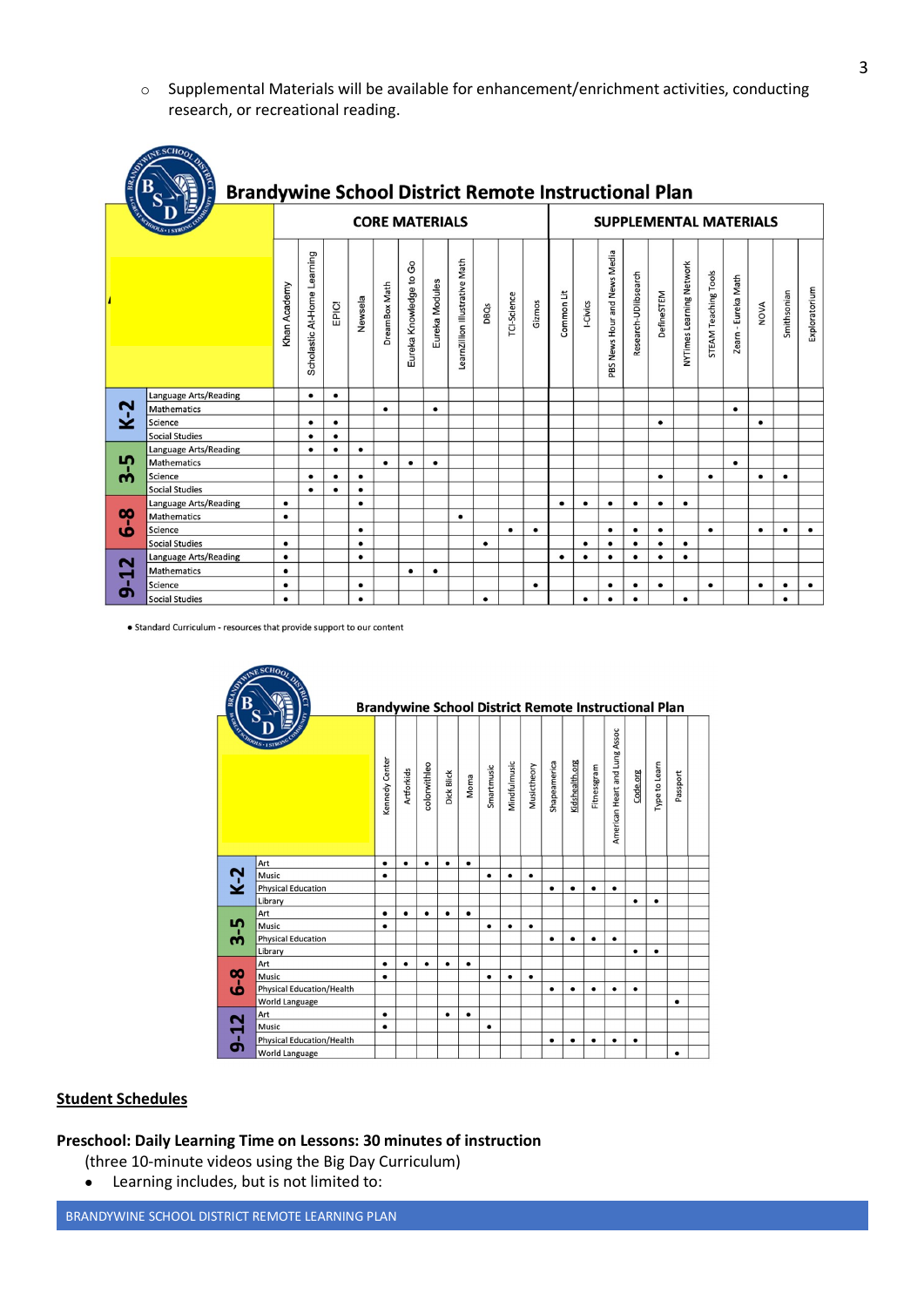- o Morning Circle
- o Read Aloud (literacy)
- o Math
- o Social Emotional Learning
- o Handwriting
- o Science/Social Studies embedded

Additional hands-on activities between instruction: imaginative play, creative arts, music/movement, outdoor exploration, exercise, fine/gross motor

#### **Grades K-2: Daily Learning Time on Lessons: 45 minutes of instruction**

- (10-15 minute blocks of time)
- Learning includes, but is not limited to:
	- o Reading/Writing
	- o Math
	- $\circ$  P.E., Art, Music, etc.
	- o Social Emotional Learning
	- o Science/Social Studies embedded

Special Education services will be embedded within the lesson or may be provided in a pull-out format. Work can be completed through online resources or paper/pencil, as assigned by the teacher.

## **Grades 3-5: Daily Learning Time on Lessons: 60-90 minutes**

(10-15 minute blocks of time)

- Learning includes, but is not limited to:
	- o Reading/Writing
	- o Math
	- o P.E., Art, Music, etc.
	- o Social Emotional Learning
	- o Science/Social Studies embedded

Special Education services will be embedded within the lesson or may be provided in a pull-out format. Work can be completed through online resources or paper/pencil, as assigned by the teacher.

## **Middle & High School: Daily Learning Time on Lessons: 3 hours per day**

(45 minutes for each block)

After 15-30 minutes, strongly recommend students get up and move.

- Learning includes, but is not limited to:Reading/Writing
- $\circ$  Reviewing class notes/online lectures
- $\circ$  Practice activities
- $\circ$  Discussion boards
- $\circ$  Online resources
- $\circ$  Content based activities

Special Education services will be embedded within the lesson or may be provided in a pull-out format. Work can be completed through online resources or paper/pencil, as assigned by the teacher.

#### **18-21yr Program: Daily Learning Time on Lessons: 2-3 hours per day**

- Learning includes, but is not limited to:
	- o Vocational training/tasks
	- o Web-based training of job skills
	- o Resume building
	- o Independent living skills instruction